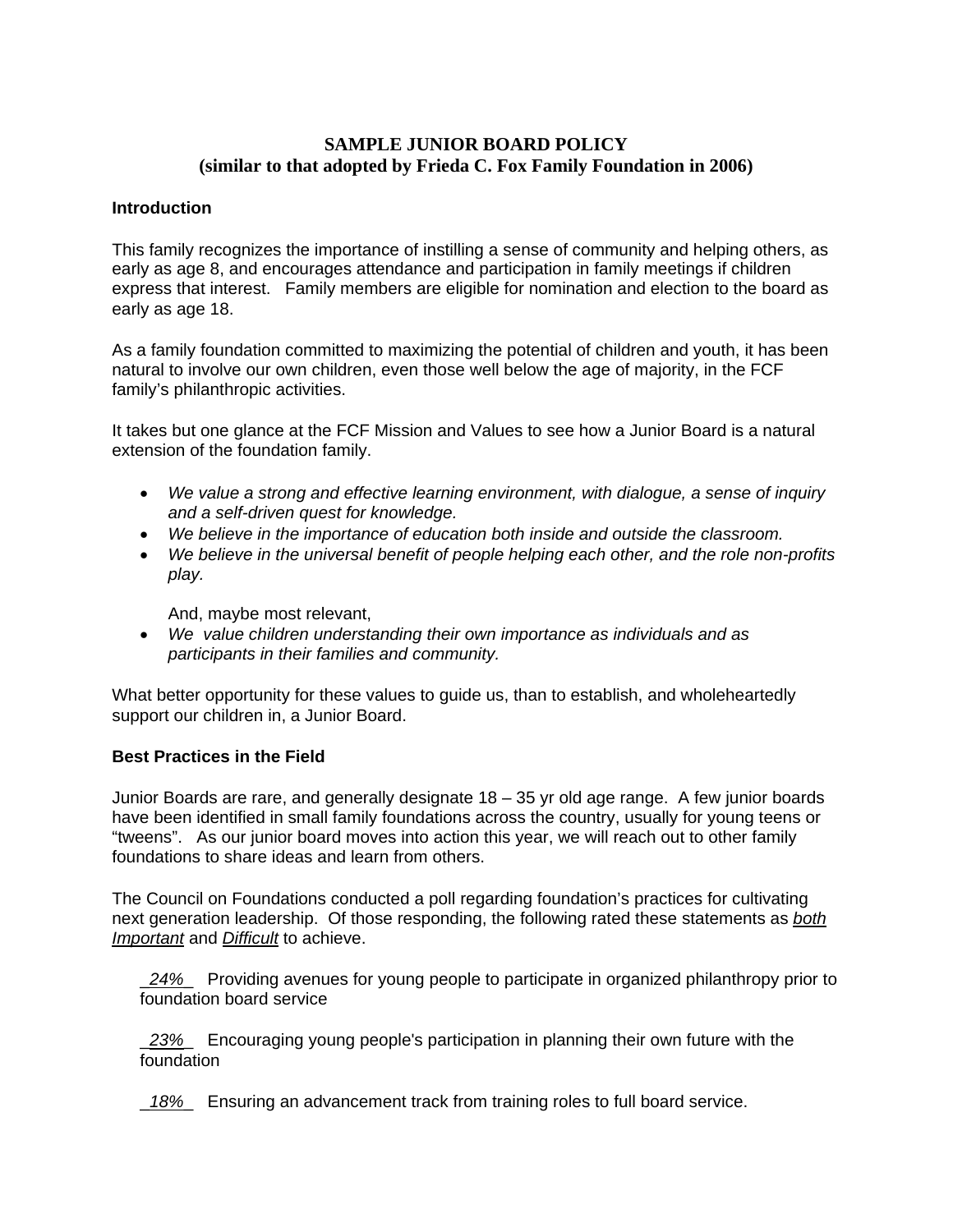- \_*14%*\_ Mentoring children in giving and volunteering
- \_*13%*\_ Informing the entire family about the foundation's work

\_ *9%*\_ Were not concerned about the issue because of a spend out clause or succession plan to non-family leadership.

Therefore, FCF will look to the Junior Board as a vehicle for cultivating fourth generation leadership.

# **Purpose of the FCF Junior Board**

## **- What the children will learn:**

- About philanthropy and how it works
- **Skills in grantmaking**
- **Leadership skills**
- Teamwork and communication skills (email, presentation, professional letter writing skills)
- Increased confidence
- Site visit and event skills and opportunities to participate in community efforts
- The important role of non –profits in helping children in their communities who have different experiences, abilities or hardships to overcome.
- About the family business of philanthropic giving and direct client services to non –profits in the community.

### **Advisors**

The Junior Board shall have an Adult Advisor who is a current member of the Board of Directors.

#### **Eligibility for Membership**

1. Membership is open to family members ages eight through seventeen years of age and other non-family members by invitation from the Executive Committee. 2. All proposed members must meet the age requirement and demonstrate adequate responsibility, interest and commitment to the foundation, in the discretion of the Executive Committee, with input from the Junior Board Advisor. (once you have a functioning jr. board, you might wish to add an entrance interview with the senior grandparent or other senior family member, for formality's sake. You'll hear great recollections from the kids later, as they grow up, about this).

3. Members must be willing to fulfill the following responsibilities:

- 1. Attend, where possible, the portion of the semi -- annual meetings of the Board of Directors where the Junior Board will report on its activities.
- 2. Be responsible for checking email and communicating with other Junior Board members and the adult advisor, as necessary.
- 3. Research and/or visit, where possible, at least one nonprofit organization in the community which is of interest to the member.